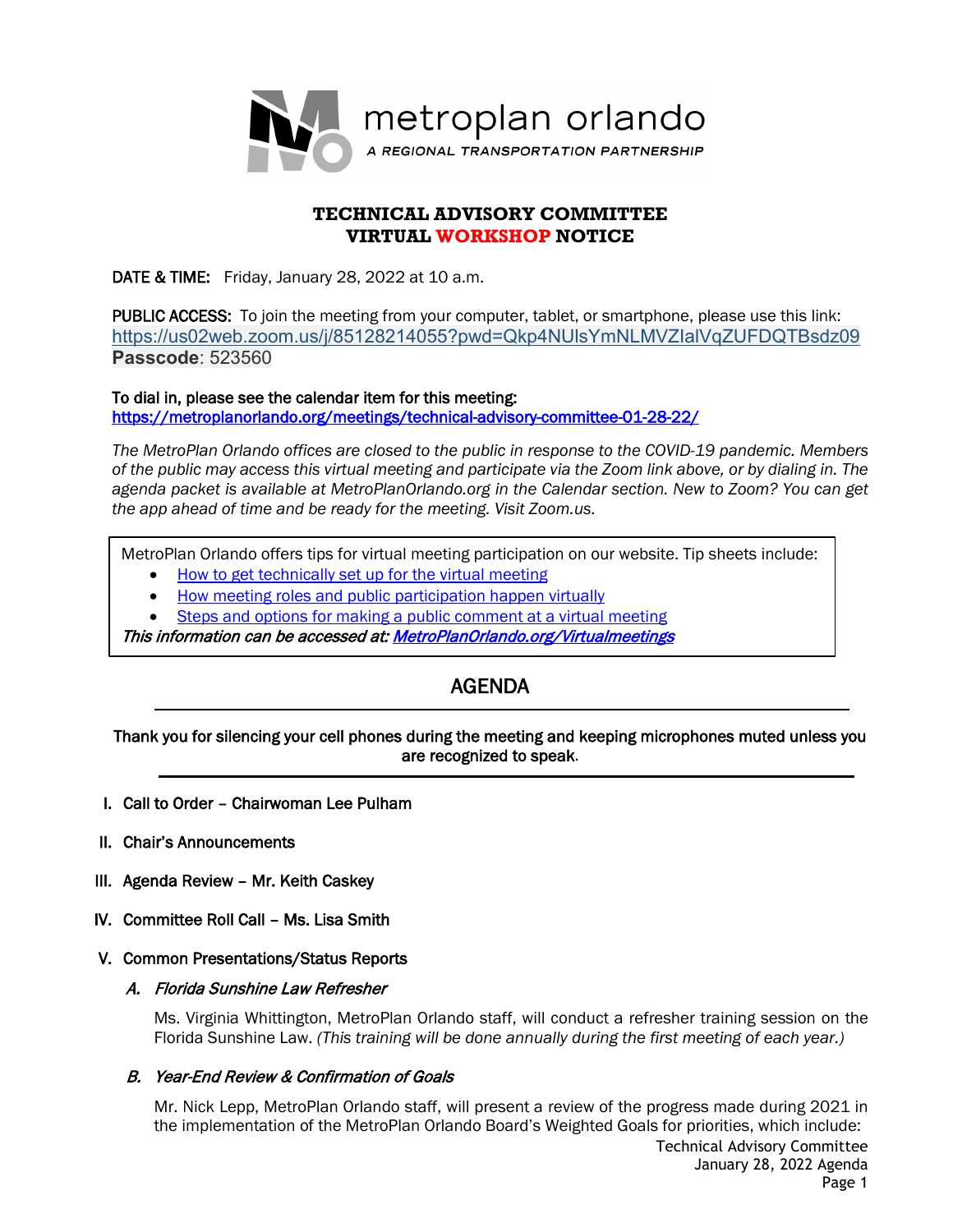- Safety
- Trail Connectivity
- Engage Younger Population
- Complete Streets
- SunRail Connectivity

### C. Annual Report on Best Foot Forward

Ms. Emily Hanna, the Executive Director of Bike/Walk Central Florida, will present an annual report on the latest activities of the Best Foot Forward Pedestrian Safety program.

#### VI. Public Comments on Action Items

Comments from the public will be heard pertaining to **Action Items** on the agenda for this virtual meeting. Public comments submitted in advance of the meeting, by email to [Comment@MetroPlanOrlando.org](mailto:Comment@MetroPlanOrlando.org) or phone to 407-906-2347, will be read into the record by a meeting moderator. People wishing to speak during the virtual meeting should use the Raise Hand feature on the Zoom platform, and a meeting host will unmute your microphone to speak. Each speaker should state name and address for the record and is limited to two minutes. People wishing to speak on other items will be acknowledged in the same way, under Agenda Item XII.

#### VII. Action Items for Review/Discussion

Note: *Due to COVID-19 concerns, MetroPlan Orlando offices are closed to the public and the MetroPlan Orlando advisory committees will meet virtually in workshop sessions for at least the January/February meeting cycle. At these workshop sessions, the committees will review and discuss action items going to the Board and will provide informal consensus recommendations to the Board on the action items but will not take formal action in order that a physical quorum will not be required. The committees will then be taking formal action to ratify the Board's actions at future in-person meetings.*

# A. December 3, 2021 TAC Meeting Minutes (Tab 1)

The TAC will review and discuss the December 3, 2021 meeting minutes provided in Tab 1 and make a consensus recommendation. The TAC will take formal action at a future in-person meeting to approve their recommendation.

# B. Support for FDOT Performance Measures Targets and for LYNX Transit Asset Management (TAM) Targets (Tab 2)

Mr. Nick Lepp, MetroPlan Orlando staff, is requesting the annual re-support of FDOT's targets for Safety, Travel Time Reliability, Bridge and Pavement Condition, as well as the targets established in the LYNX Transit Asset Management (TAM) plan. An attachment is provided in Tab 2. The TAC will review and discuss the request and provide a consensus recommendation to the Board. The TAC will take formal action at a future in-person meeting to ratify the Board's action on this item.

#### VIII. TAC-Only Presentations

There are no TAC-only presentations.

# IX. General Information (Tab 3)

# A. FDOT Monthly Construction Status Report

The latest FDOT Monthly Construction Status Report for the Orlando area is enclosed for information purposes.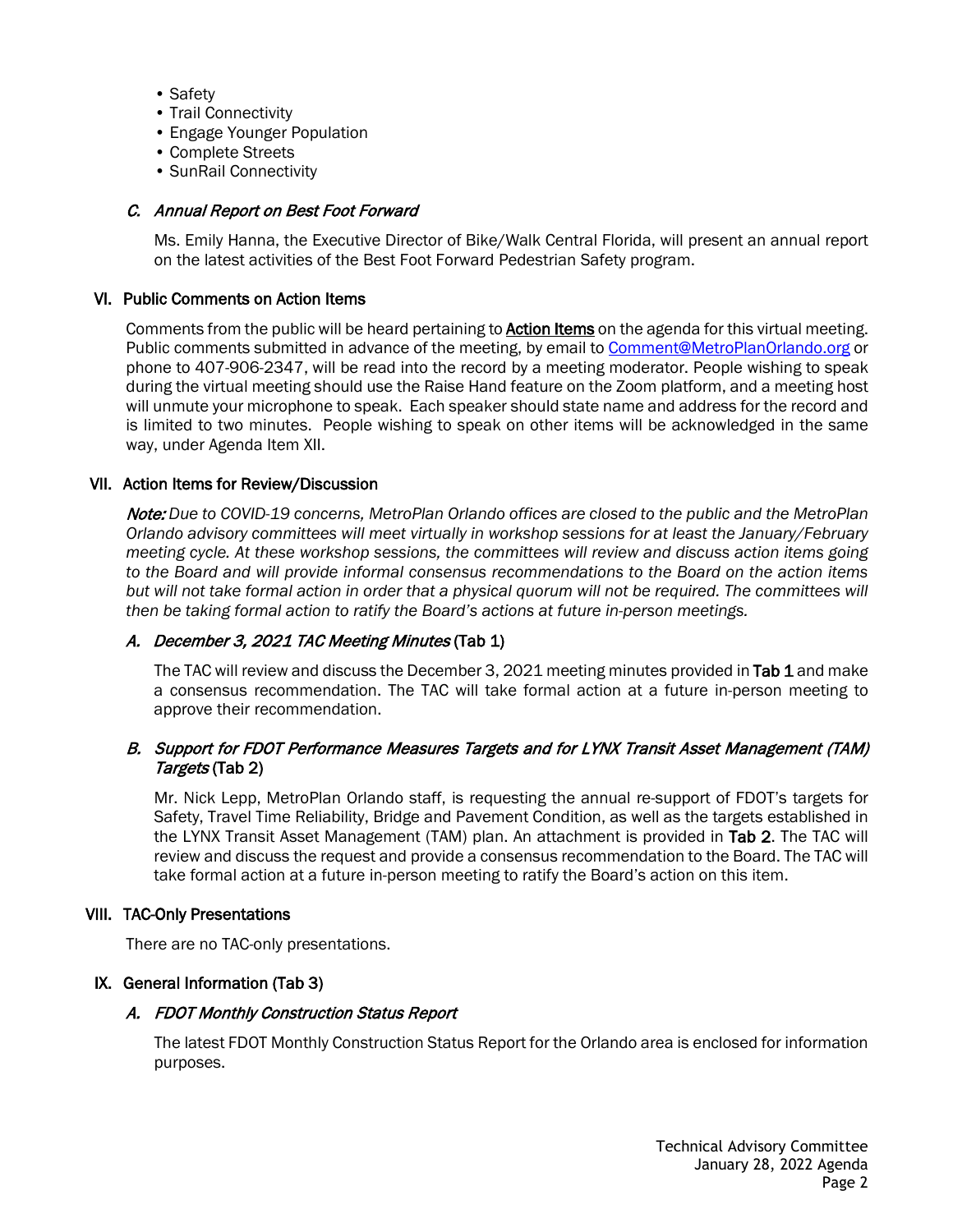# B. PD&E Study Tracking Report

A report providing the latest status of the PD&E studies currently underway in the MetroPlan Orlando area is enclosed for information purposes.

# C. Comparison of 2020 Census Data & 2021 BEBR Population Estimates

A spreadsheet and cover memo comparing the 2020 Census data and 2021 population estimates provided by the University of Florida Bureau of Economic and Business Research (BEBR) for the Central Florida region is enclosed for information purposes.

# D. MetroPlan Orlando Board Highlights

A copy of the December 8, 2021 Board Meeting Highlights is enclosed for information purposes.

# E. LYNX Press Releases

A set of press releases from LYNX is enclosed for information purposes.

# F. Bicycle & Pedestrian Report

A report on bicycle and pedestrian projects in the MetroPlan Orlando region is enclosed for information purposes.

# G. 2022 Board Legislative Priorities

A list of the 2022 legislative priorities approved by the MetroPlan Orlando Board at their meeting of November 10, 2021 is enclosed for information purposes.

# H. 2021 TAC Attendance Record

The 2021 TAC Attendance record is enclosed for information purposes.

# I. FY 2021/22 – 2025/26 TIP Modification

The FY 2021/22 – 2025/26 TIP is being modified at FDOT's request to include three new transit projects (CRRSAA - Coronavirus Response and Relief Supplemental Appropriations Act):

- FM #450409-1 LYNX Southern Operations Base in Osceola County
- FM #450488-1 CRRSAA Grant for LYNX
- FM #450490-1 CRRSAA Grant for Osceola County Opportunity Center

A formal TIP amendment for these projects is not required since no FHWA funds are involved, and the projects are already included in the Statewide TIP (STIP). The TIP needs to be modified to include these projects in order to be consistent with the STIP. A letter from FDOT is enclosed for information purposes.

# X. Upcoming Meetings of Interest to TAC Members

# A. Next MPO Board Meeting

The next MetroPlan Orlando Board meeting will be held in person on February 9, 2022, at 9:00 a.m. in the MetroPlan Orlando Board Room, 250 South Orange Avenue, Suite 200, Orlando FL 32801.